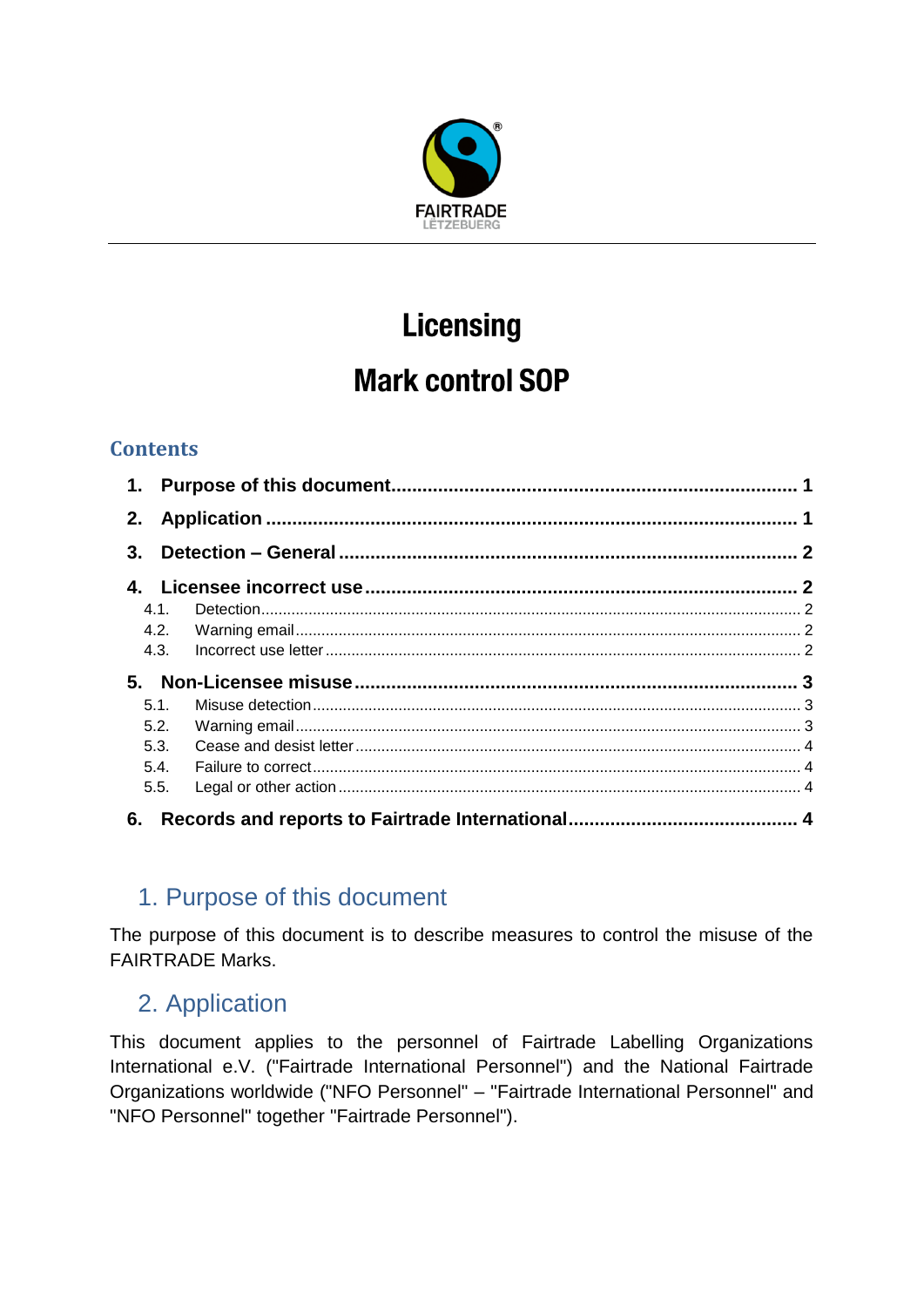

## <span id="page-1-0"></span>3. Detection – General

Fairtrade Certified Operators and the public can report misuse of the Fairtrade Mark by email to [licensing@fairtrade.lu](mailto:licensing@fairtrade.lu).

Persons who report a potential trademark misuse or trademark infringement to Fairtrade Personnel will be treated confidentially at the request of the reporting party. If, in the course of investigating and enforcing the corresponding notified trademark misuse or infringement with respect to the FAIRTRADE Marks, disclosure of the identity (name, address etc.) of the reporting party becomes appropriate or necessary (e.g., in a trademark infringement case in court regarding the time of discovery, witness testimony, etc.), the competent Fairtrade Personnel must notify that person in advance to obtain that person's consent.

In addition to proactive reporting by Fairtrade Certified Operators and the public, the Licensing manager must ensure that the internet is scanned for incorrect Fairtrade Mark use once in a quarter (at least every three months).

## <span id="page-1-1"></span>4. Licensee incorrect use

#### <span id="page-1-2"></span>4.1. Detection

In the course of their work Fairtrade Personnel report any Licensee improper or incorrect use to the Licensing unit and the Licensing Manager. Licensing personnel may also receive information regarding incorrect use from consumers, companies and FLOCERT. Incorrect use on Licensee product packaging is handled through Fairtrade Connect.

#### <span id="page-1-3"></span>4.2. Warning email

If there is improper or incorrect use of a FAIRTRADE Mark not captured in Fairtrade Connect, or if a Licensee continues to use a FAIRTRADE Mark on a product that has been declined in Fairtrade Connect, then the Licensing manager or his delegate must ensure to send an email to the Licensee outlining the improper and/or incorrect use of the FAIRTRADE Mark and asking them to correct the use by a certain reasonable deadline which should normally not be longer than two (2) weeks to remedy the improper or incorrect use of the FAIRTRADE Mark. This should be preceded by a phone call from the Account Manager or the Licensing Manager.

#### <span id="page-1-4"></span>4.3. Incorrect use letter

If the Licensee does not remedy and correct the improper and/or incorrect use within the deadline in the email, then a more formal Incorrect Use letter must be sent to the Licensee.

The letter must clearly indicate the specific nature of the improper and/or incorrect use, the correction required, the date by which the correction must be completed, the method by which conformance will be confirmed and the possible consequences if the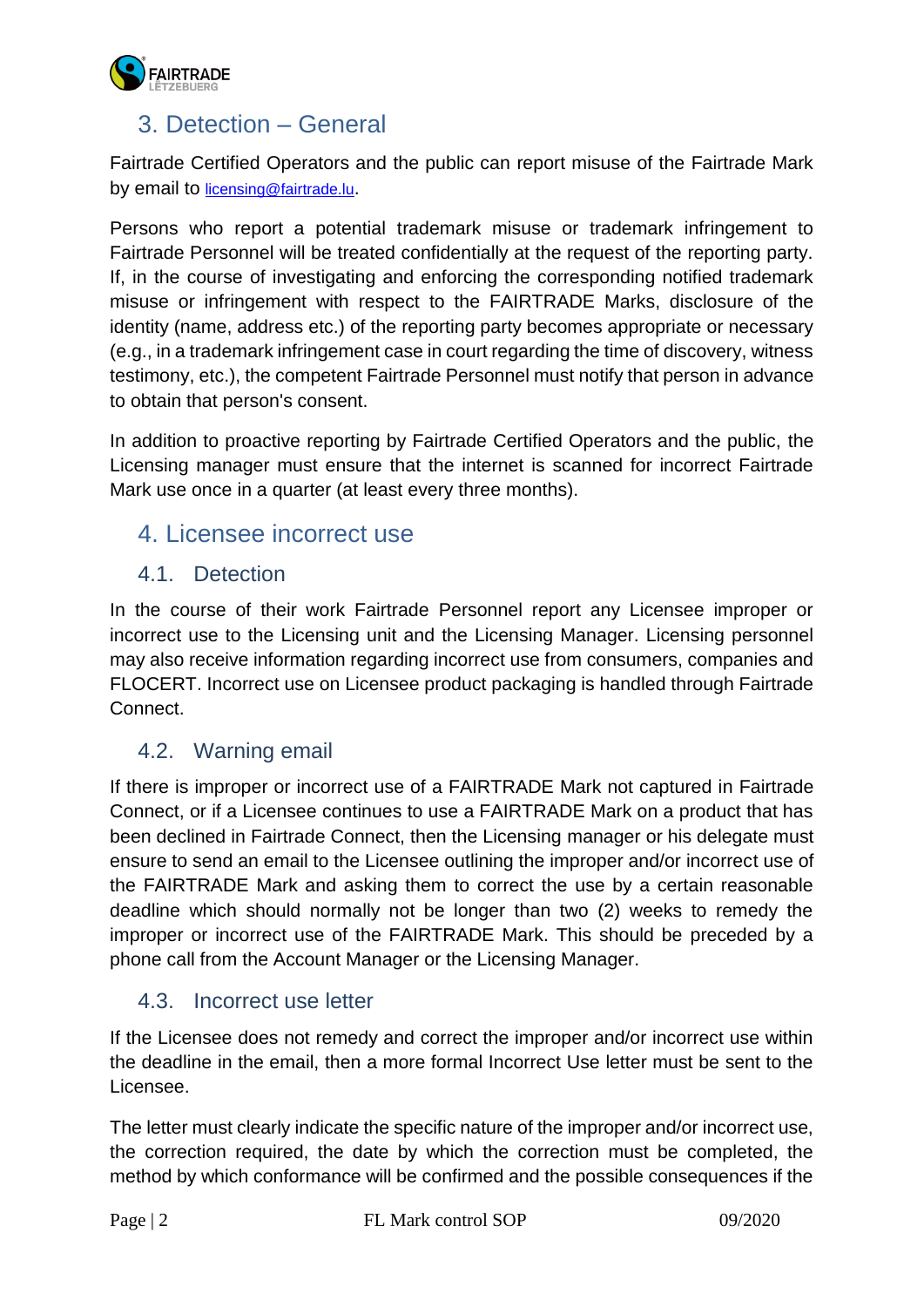

deadline is not met. In the event of serious and intentional incorrect use the consequence and result is delicensing.

The letter must be reviewed and signed by a person other than the drafter of the letter. The Licensing manager and the Executive Director may sign such incorrect use letters.

Deadlines should be realistic for the Licensee and it is prudent to let the Fairtrade Operator suggest a date, provided that it is not unreasonable. If the deadline is approaching and licensing personnel have not heard anything from the Fairtrade Operator, it is prudent to contact the Operator before the deadline passes.

For incorrect use other than on product packaging, reasonable requests to extend the deadline *before* the deadline passes may be granted if the incorrect use is not serious.

If the deadline passes without fixing the incorrect use, then the Operator is sent a letter of delicensing. These letters are reviewed and signed by the Executive Director. If a licensee is delicensed, FLOCERT and Fairtrade International are informed. The Head of Brand, Trademark and Licensing at Fairtrade International follows up with Fairtrade International Legal Department. The Head of the Licensing units of the relevant National Fairtrade Organization are available to answer questions from Fairtrade International. Fairtrade International, as owner of all FAIRTRADE Marks, may at any time take over the further action from the relevant National Fairtrade Organization in this regard or coordinate the further proceedings together with the Licensing manager of the relevant National Fairtrade Organization.

## <span id="page-2-0"></span>5. Non-Licensee misuse

#### <span id="page-2-1"></span>5.1. Misuse detection

Fairtrade Personnel (personnel dealing with licensing operations at the respective Licensing Body (National Fairtrade Organization or Fairtrade International), ("Licensing Personnel"), periodically performs internet searches to detect unauthorized use of the FAIRTRADE Marks in their relevant Home Countries, which in relation to the internet means that the trademark infringements of the FAIRTRADE Marks by language, delivery conditions etc. are addressed and focused particularly to the relevant Home Country, but not limited to such infringements. Licensing personnel also receives allegations of unauthorised use from consumers and companies.

Allegations or misuses that do not apply to the respective Licensing Body (National Fairtrade Organization or Fairtrade International) but were detected by or reported to that Licensing Body, shall be forwarded to the relevant National Fairtrade Organisation or Fairtrade International by the respective Licensing Body.

#### <span id="page-2-2"></span>5.2. Warning email

In the first instance the Licensing manager or his delegate must ensure to send an email to the company outlining the misuse of the FAIRTRADE Marks and asking them